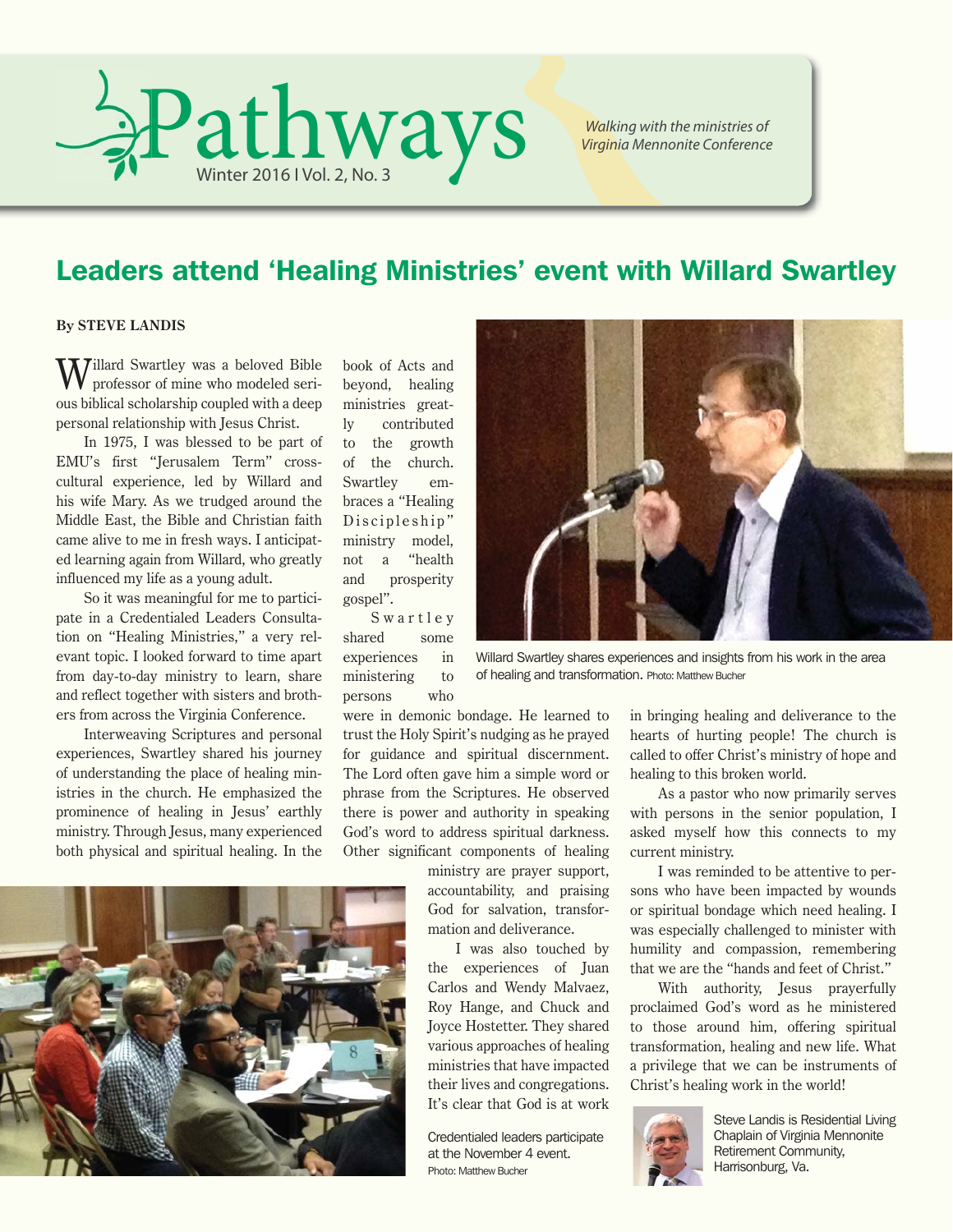### Healing mind, heart, soul, relationships and sometimes body

#### **By ELROY MILLER, CONFERENCE MODERATOR**



 $A$ <sup>fter forty</sup><br>years as a social worker engaging in healing ministries, I find the healing process a mystery. I see it happening, then not happening.

I see Christians experiencing the healing of heart, soul and relationship and sometimes even of body or not. I have seen individual and relational healing happen to genuinely good people and, frankly, to not so good people.

When I was in high school, my dad introduced me to Paul Tournier, M.D., a French Christian psychiatrist. Tournier writes in *The Person Reborn* (1966) about the challenges of healing. He says that most of us want solutions for our problems; with emphasis on solution. In truth, healing happens when "...we bring [problems] out into the daylight in order to be honest about them, for to repress (bury) them is basically to be dishonest towards oneself." 1

Most current day professionals and laity involved in the healing ministries agree. As my mother used to say, "Confession is good for the soul."

Tournier also adds that "[T]echnology (therapy/counseling) and faith work together. Psychoanalysis (a type of therapy) brings problems out into the daylight. Grace dissolves them without our ever knowing how." 2

I agree. Helping people to put words to thoughts and feelings often transforms the pain they experience, gives it meaning and shows them a way forward. In recent times,

scientists are also learning that psychotropic medication, exercise, heartfelt conversation, meditation and prayer also facilitate the process of healing.

A few years ago on a Saturday afternoon, I was walking toward the James Madison University Convocation Hall for a garden show when across the way a man yelled out my name. I looked up and saw Tom (not his real name), a very angry previous client of mine, laughing and walking toward me with his wife, who was also grinning. After introductions, his wife said, "You have no idea what you did for Tom. He has changed his attitude and saved our marriage. Thank you, thank you!" Tom's healing of heart and mind meant confessing and letting go of his deep disappointment with midlife; for her, it was having her husband back.

Sometimes healing comes in unexpected ways. A friend of mine had very sore and inflamed knees for about 15 years. X-rays showed that his cartilage was gone. One summer, he traveled to see friends on the West Coast. Flying caused his knees to swell and inflame greatly and he could barely stand or walk. On the last night of his stay, his friends asked him if they could pray a prayer of healing for his knees. He agreed. They anointed his knees with oil and prayed. Within a week all the pain, inflammation and redness left his knees. My friend worked and played golf for years before knee replacements became necessary. He said to me, "Healing for me was very unexpected and mysterious but spoke volumes for the faith and love of my friends."

Therefore, in keeping with James 5:16, let's confess our sins or issues to each other and pray for each other so that we may be healed.

## Pastoral transitions (October to November 2016)

**Luis Martinez**, lead pastor of Iglesia Discipular Anabaptista, Harrisonburg District, licensed.

**Caleb McClendon**, Calvary Community Church, Calvary District, licensed.

**Lesley Francisco-McClendon**, director of student ministries at Calvary Community Church, Calvary District, licensed.

**Merle Christner**, lead pastor at Stephens City Mennonite Church, Northern District, transferred to VMC.

**Richard Reed**, pastor at Grace Mennonite Fellowship, Northern District, licensed.

**Gregory Stenson**, lead pastor of Mt. Vernon Mennonite Church, Harrisonburg District, licensed.

### **In this issue:**

- **3** Consultation strives to cultivate a culture of healing
- Gestalt Pastoral Care: a local healing ministry and practice
- **4** Healing ministries in the church: more prayer or better healthcare?
- **5** Remain in Me: Finding God in the Ordinary—Mennonite Women of Virginia annual retreat

#### **Conference Related Ministries**

**6** Pleasant View, Inc.—Coming home to heal, helping others

 Gift & Thrift a safe space for youth to fulfill community service obligations

- **7** Eastern Mennonite University & Seminary— Clinical Pastoral Education a practice of reflection
- **8** NewBridges walks with immigrants through uncertain times

 Virginia Mennonite Relief Sale— 50 years a labor of love

**9** Walking with USA Ministries

#### **Features**

- **10** Footprints from the past: Why write a new history book about Virginia Mennonite Conference?
- **11** Editorial: Anointing with oil an essential ministry of the church that needs more prominence

#### END OF YEAR CAMPAIGN \$31,500\* by December 31

(\*45% of total individual gifts goal of \$70,000 for fiscal year 2016-2017, ending August 31.)

Donate online to VMC:

virginiaconference.org/donate

#### Pathways Winter 2016 – Volume 2, Number 3

1 (p. 66), 2 (p. 37) © 2016 by Virginia Mennonite Conference. *Pathways* is published quarterly to connect congregations to the ministries of VMC. Application to mail at periodicals postage prices is pending at Harrisonburg, VA.

> Editor & Designer: Jon Trotter Assistant Editor: Anieta McCracken

*Pathways* is distributed free to each household of supporting congregations. To join mailing list, contact: *Pathways* (540) 434-9727 • (800) 707-5535 info@virginiaconference.org Website: virginiaconference.org

POSTMASTER Send address changes to: Pathways 601 Parkwood Dr., Harrisonburg, VA 22802.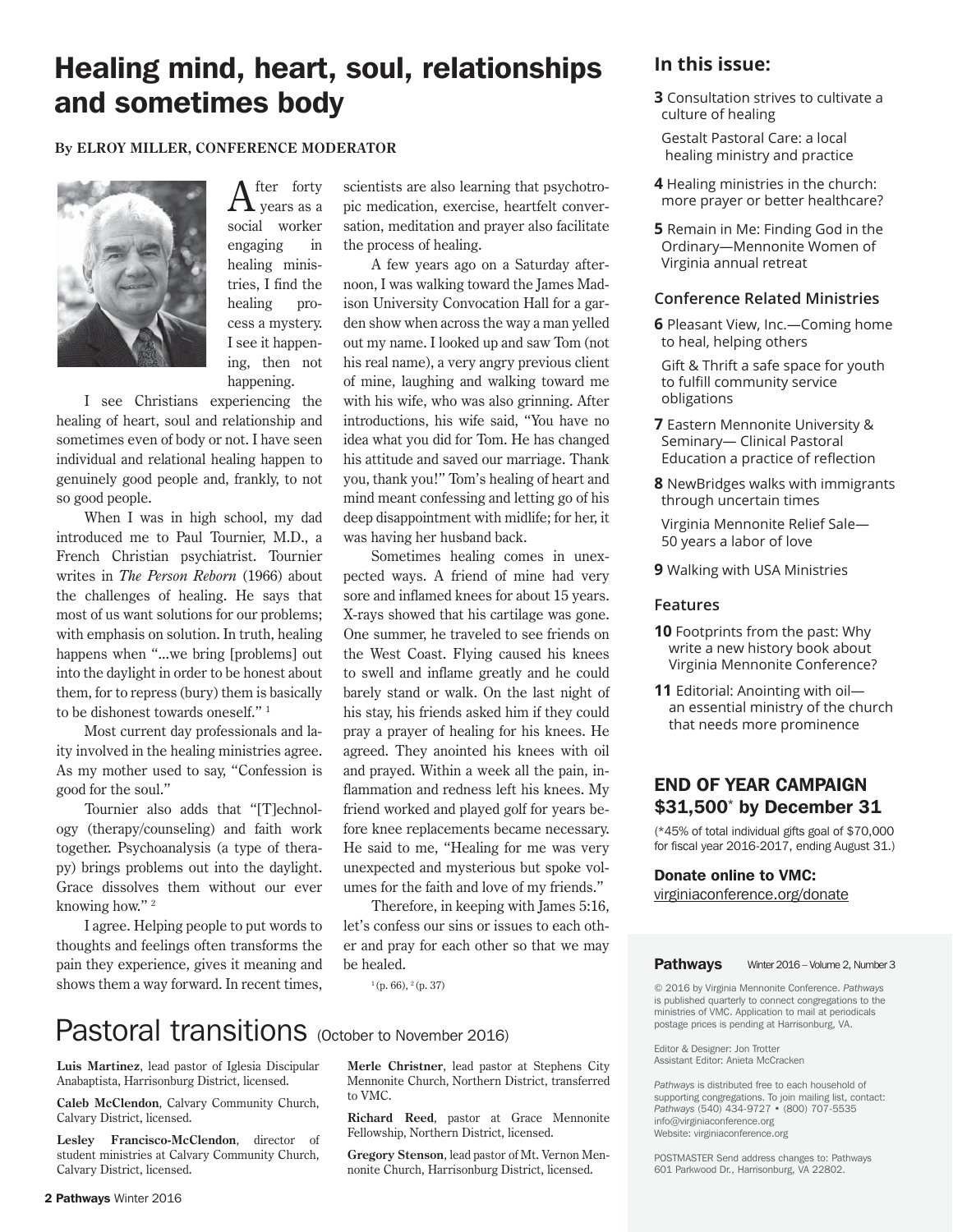## Consultation strives to cultivate a culture of healing

#### **By MARIAN BUCKWALTER**

66 Tam the LORD, who healeth thee." We

 $\mathbf I$  sing the words, and believe the healings of the Bible, but does healing happen now?

On November 4, at the Pastors' Consultation, we heard modern day stories of healing ministries happening among us.

Wendy and Juan Carlos Malvaes nurture a culture of transformational healing within their congregation, Manantial de Vida. Several times a year, after an intense period of prayer and fasting, they invite small groups of people to a weekend of inner healing and deliverance at Highland Retreat. During this time, wounded hearts are set free to experience God's love and forgiveness.

Having experienced healing through Gestalt Pastoral Care, Roy Hange ministers out of this perspective which prayerfully pays attention to body, spirit, and emotion. He expresses his role as showing up, and getting out of the way of the Spirit's work.

Another couple walks the journey of healing with a victim of ritual abuse. Accompanying her out of utter torment and darkness into the light of Jesus Christ has been an experience of awe as well as pain.

Willard Swartley shared his surprising journey of God using him in deliverance ministry. Mentored by Dean Hostettler, Willard and a team of people have been used by God to confront and cast out demons in the name of Jesus Christ, setting the prisoner free.

He reminded us to be aware of healing power within the regular practices of our community life: baptism, communion and foot washing, anointing with oil,



Roy Hange shares about his work with Gestalt Pastoral Care at the Consultation, describing it as showing up and getting out of the way of the Spirit's work. Photo: Matthew Bucher

visiting the sick, and meditating on the Word. Within these practices, as we come before the Holy One, there is capacity for healing, both spiritual and physical.

> Willard shared that early one morning before a medical procedure, he was meditating on Luke's story of the centurion's servant (7:1-10).

> He marveled that the usual enmity between the Romans and Jewish leaders, as well as that between Jewish leaders and Jesus, was put aside for the sake of the healing of a servant.

> In the midst of this pondering, he felt a warmth flowing through his own body, and knew immediately that he had been healed. God's Word became a healing agent, even when he wasn't asking for it!

> These are stories of hope for me. God is using faithful women and men to bring healing and hope to wounded people. Our church, our nation, and our world, are broken. But our God is still "the Lord that healeth thee."

Marian Buckwalter is a pastor of Crossroads Mennonite Church, Broadway, Va.



# Gestalt Pastoral Care: a local healing ministry and practice

#### **By ROY HANGE**

Gestalt Pastoral Care (GPC) is an inner-<br>
Thealing ministry of the church now practiced in many denominations across the United States, England and Australia.

It is Christian healing practice that creates a combination of spiritual, emotional and physical experiments, unique to each person's need, to invite and evoke the transformative work of the Spirit.

Those who have experienced this ministry have offered the following descriptions: "powerful," "life-changing," "this is what the church should be," "I finally have the freedom I have been looking for…"

GPC's Methodist founder, Rev. Tilda Norberg, has taught it at Eastern Mennonite

**Gestalt Pastoral Care** continued on pg. 4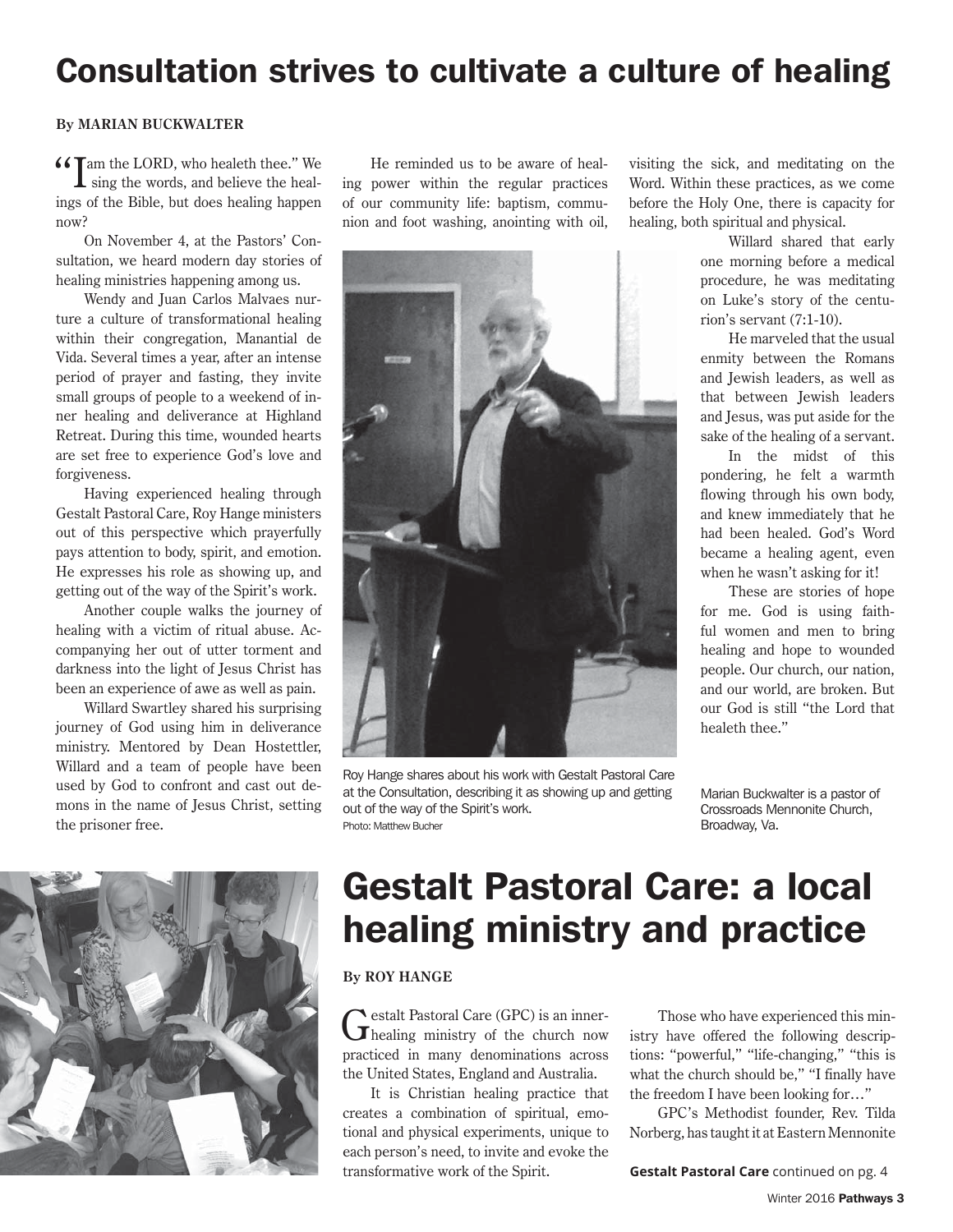#### **Gestalt Pastoral Care** cont'd from pg. 3

Seminary (EMS), Harrisonburg, Va., and Anabaptist Mennonite Biblical Seminary, Elkhart, Ind., and was featured at EMS's School for Leadership Training in 2013, where she demonstrated this ministry for those gathered.

Her main handbook is entitled *Consenting to Grace: An Introduction to Gestalt Pastoral Care* (Penn House Press, 2006) which gives more content and narrative than this article will allow. Chapters include the following titles: "Spiritual Companioning and Faith Imagination," "Healing Prayer, Confession, Forgiveness and Forgiving," "Individualized Healing Liturgies," "Generational Healing," "Deliverance," and "Beyond Individuals: The Healing of Institutions*."* 

Tilda has been ordained by the Methodist church for the ministry of healing for over 30 years. Though gestalt therapy in its original form was problematic for many, when combined with Christian spirituality it has become a powerful channel of the Spirit's freeing work. Because GPC is attentive to emotional, spiritual and physical processes not much brokenness gets past it.

Locally, there is a Community of Practice who plan two inner-healing retreats a year and meet once a month for resourcing and to "work" with one person. Sheryl Shenk, Lawrence Yoder, Pat Hostetter Martin and I make up the Shenandoah Community of Practice, and we each were a part of the GPC course offered at Eastern Mennonite Seminary in 2000.

I have connected off and on with GPC since 1986 when someone on the leadership committee of Franconia Mennonite Conference encouraged me to attend a retreat on my way to seminary.

I have since connected other persons to this healing ministry with many having had life-changing experiences as the Spirit has worked with their openings to grace. GPC has been so powerful in our ministry at Charlottesville Mennonite Church that four lay persons from the church have taken the GPC course at Eastern Mennonite Seminary and two of these persons are now Licensed Professional Counselors.



Roy Hange is pastor of Charlottesville Mennonite Church, Charlottesville, Va.



Wikimedia Commons

## Healing ministries in the church: more prayer or better healthcare?

#### **By HARVEY YODER**

Some fifty Virginia Conference leaders<br>
attended a seminar on "Healing Ministries in the Church" held November 4 at Weavers Mennonite Church, Harrisonburg, Va. All were blessed by Willard Swartley, of the Anabaptist Mennonite Biblical Seminary, sharing from his study and his personal experiences in healing and deliverance ministries.

As a pastor and as someone working in the mental health field, I was especially interested in hearing more about the intersection of faith-based and medical-sciencebased approaches to healing.

Swartley introduced us to a text in the Apocryphal Book of Sirach, chapter 38:9- 14, that stresses the need for both:

*"My child, when you get sick, don't ignore it. Pray to the Lord, and he will make you well. Confess all your sins and determine that in the future you will live a righteous life. Offer incense and a grain offering, as fine as you can afford. Then call the doctor—for the Lord created him—and keep him at your side… There are times when you have to depend on his skill."*

For much of history, healing by spiritual means was the primary option available. In the passage above, written in the intertestamental period, the use of medicine and prayer receive equal attention. Today most of us see science-based medicine as the primary option, with prayer and anointing of oil as secondary.

At Family Life Resource Center we are committed to both, partnering with pastors and other members of congregations whenever appropriate and desired. Whether one's illness is primarily physical or emotional, whether it involves a disease affecting the brain or any other part of the body, we believe there is benefit in bringing together every possible means of healing to bear on the ill person.

Also, we want to help people utilize all the personal assets they bring with them, including the wisdom they have gained from their own life experiences, as well as the "first aid" they are offered by their family, friends and members of their congregational family. Professional caregivers should then be readily available when ordinary lay care isn't enough.

At the November 4 meeting, Pastor Roy Hange described the kind of gestalt therapy he and others are finding useful in congregational care, and Joyce and Chuck Hostetter shared from their experience of working with individuals dealing with trauma.

It indeed takes a whole congregation, with all of its healing gifts, to maintain good spiritual and emotional health.



Harvey Yoder is a Licensed Professional Counselor and Marriage and Family Therapist at Family Life Resource Center.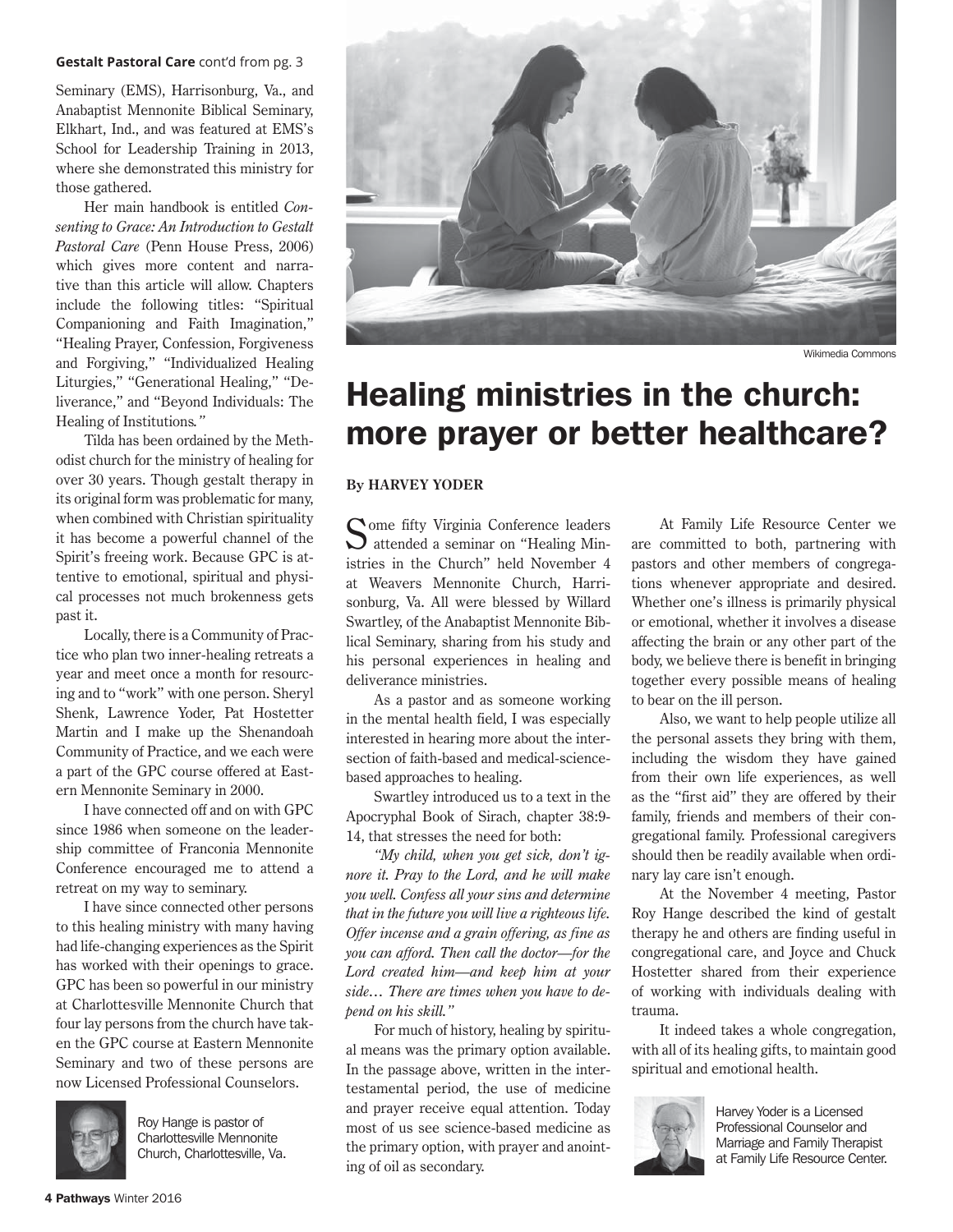





Marlene Bogard, MW USA Exec. Dir., shares enthusiastically on the theme of "Remain in Me – Finding God in the Ordinary."

### Remain in Me: Finding God in the Ordinary Mennonite Women of Virginia hold annual retreat in Natural Bridge

#### **By GLORIA LEHMAN**

Mennonite Women of Virginia (MWV) held its annual retreat October 28-30 at the Natural Bridge Historic Hotel and Convention Center. The beautiful setting and weather enabled 130 women to truly 'retreat'–to be still, to listen, to worship, and to fellowship with faith sisters.

In each of the four sessions, Jean Oswald and Janine Kanagy opened the call to worship with the reading of John 15, each time in a different version, and on Sunday morning in a reader's theater style. The repeated words of Jesus brought them deep into our minds: "Remain in me, and I will remain in you. No branch can bear fruit by itself; it must remain in the vine." Krista Powell and a group of women from Springdale Mennonite Church, Waynesboro, Va., led worship music.

Marlene Bogard, the Mennonite Women USA president from Albany, Ore., spoke in four sessions centered on *Remain in Me...* Following each session, a woman from MWV shared from her own experience.

*Remain in Me...in the daily rhythm of life*—Marlene led us through some spiritual practices including the "five-finger prayer"



which is easy to follow in our personal prayer time. Margaret Bruckhart (First Mennonite, Richmond) shared personally.

*…In caring relationships with others*— Marlene shared about women nurturing other women, and presented the concept of Sage and Parsley Challenge. This grows out of Sister Care, a program of MW USA, which has gone around the world. Marian Mininger (Springdale Mennonite) shared personally.

*…In personal pain/crisis*—Marlene led us through a process of writing a lament where we are honest before God, and fully trusting him. Sharon Arbaugh (Waynesboro Mennonite) shared personally.

*…In commitment to the body of believers*—We gathered in small groups to share our joys and concerns, blessed each other by drawing a cross on the back of each other's hands and prayer. Jodi Schiedel-Anderson (Huntington Mennonite) shared personally.

Marlene wove humor throughout each session, provided practical applications for spiritual practices, and was available for further questions and dialogue.

Retreat participants enjoyed a variety of afternoon activities—hiking on the trails around the Natural Bridge grounds, shopping in Lexington, knotting a comforter for Mennonite Central Committee, or having quiet time in the prayer room. Two workshops were offered: The "Spice Girls," (Laurie Ahlgrim, Barbara Bowman, and Patricia Rohrer talked about "complementary healing spices," and Chris

MWV Retreat Planning Committee (L-R): Janine Kanagy, Jean Oswald, Lois Maust, Gloria Lehman, Tammy Driver, Deb Pardini.



Opportunities to share with each other in table groups or one-on-one enhanced the focus of strong women relationships.

Eberly shared how clean eating affects our health, weight and well-being.

An added feature was the opportunity to go to the Natural Bridge at dusk and witness the "Drama of Creation" with music, lights and scripture read aloud. It was impressive to see God's masterpiece as the sky darkened and the stars shone out.

The silent auction raised \$990 for MWV scholarships to assist women to attend retreat in 2017. Saturday morning's offering brought in \$2,200 for Mennonite Women USA International Women's Fund, which supports women around the world attend seminary and other training schools.

Following communion on Sunday morning, participants gathered in a circle around the meeting room, joined hands and sang "Hearts with Loving Hearts United," blessing each other to remain in Jesus until we gather again.

Gloria Lehman is a member of the Executive Committee of Mennonite Women of Virginia.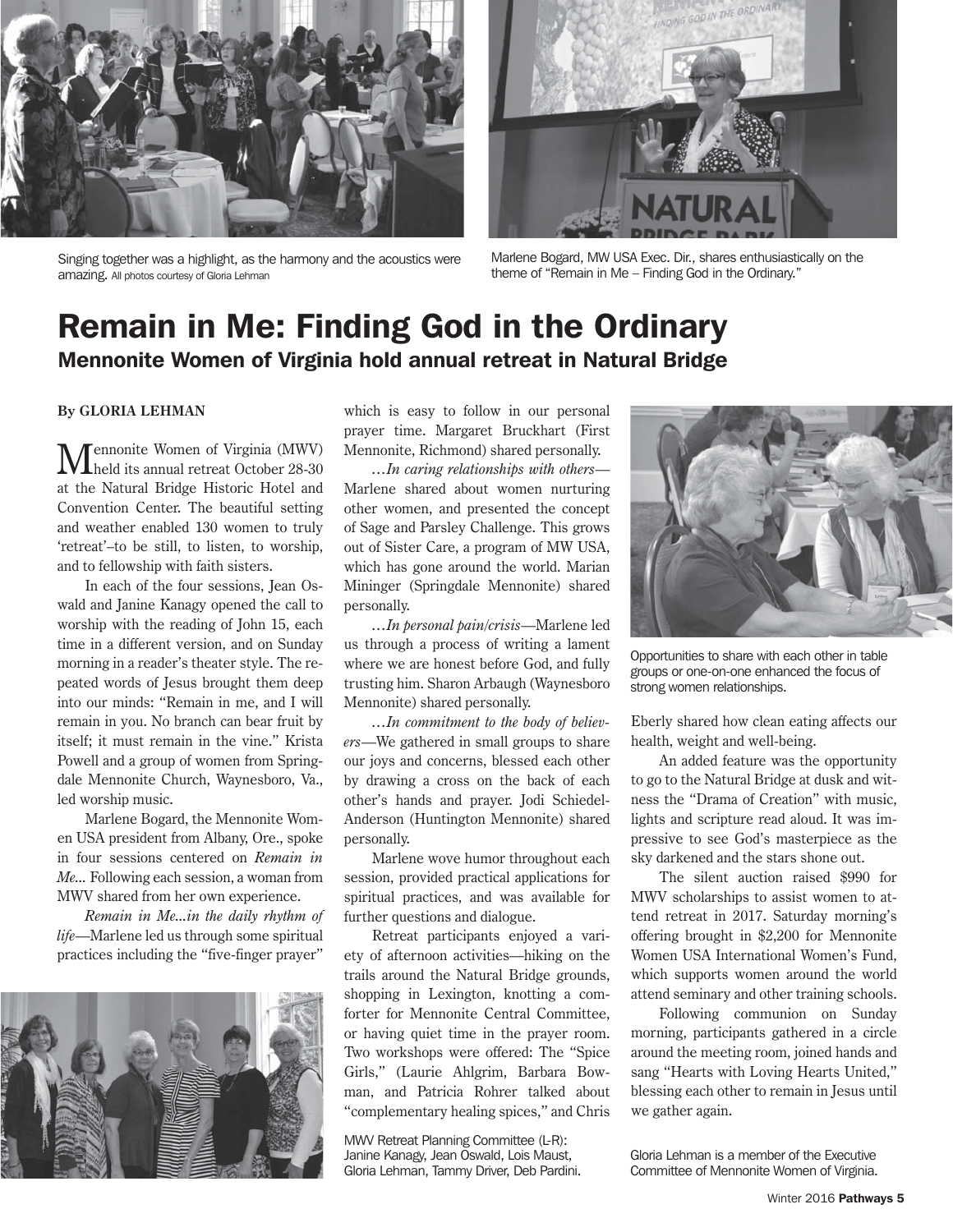## Coming home to heal, helping others in the process

#### **By PAM MILLER**

**That does it mean to be a healing min**istry? Pleasant View, Inc., supports adults with intellectual disabilities who, when emotional, physical and psychological changes occur, may not fully understand what is happening.

When William Shifflett, Jr., (known as Junior) had a stroke in April 2016, his life changed dramatically.

He had lived an active, ambulatory life spent working, playing sports, and being as helpful as humanly possible. He now uses a wheel chair and has little control of his left hand.

These limitations have been an adjustment for Junior, but he was able return home to live with his friends at Pleasant View's Turner House.

True healing would not be possible for Junior if he was not able to be active and helpful to others.

He started attending the Broadway Day Program with some of his longtime friends and enjoys the weekly visits from our agency pastor, Dave Gullman. As a member of the Pleasant View Worship Team, he has participated in at least two programs a month since August. He experienced success last month by learning to



William Shifflett, Jr. Photo courtesy of Pam Miller

play a bell in the bell choir. He also enjoys attending monthly Faith & Light services.

Each year brings many challenges for the individuals we support. Pleasant View is blessed to have dedicated people and many Virginia Mennonite Conference churches who continue to support us annually. These donation dollars enable us to go beyond meeting the needs of the body to provide a loving home and offer healing opportunities through the Spirit of God.



Pam Miller is Director of Development for Pleasant View, Inc., Broadway, Va.

## Gift & Thrift a safe space for youth to fulfill community service obligations with positive role models

#### **By SHANNON SECRIST**

**H** arrisonburg Gift & Thrift is committed to Christian faith in action, offering a friendly, caring presence in the community while addressing the stewardship of our environment and supporting the primary goals of Mennonite Central Committee. In 2015, we began a (L)earn-a-Bike program at Gift & Thrift, which arose from a longstanding partnership between our local thrift shop and the Department of Juvenile Justice.

Over the last decade, hundreds of Harrisonburg's court-involved youth have met their community service requirements by



working at Gift & Thrift. Our organization is proud of the multidimensional impact of our work. In addition to offering affordable repurposed goods to our community as we fund

the international programs of Mennonite Central Committee, we also provide a safe space for youth to complete their community service obligations under the supervision of positive role models.

The (L)earn-a-Bike program is an extension of this concept. The objective of this eight-week program is to provide local, court-involved youth practical hands-on learning mediated by positive, enthusiastic role models. The course provides opportunities for skill-building, collaborative problem-solving, and practical and sustainable transportation: a bicycle.

We hope our alternative diversion program serves our community by empowering our at-risk youth through hands-on learning and providing them with earthfriendly transportation.



Shannon Secrist is General Manager of Gift & Thrift, Inc., Harrisonburg, Va.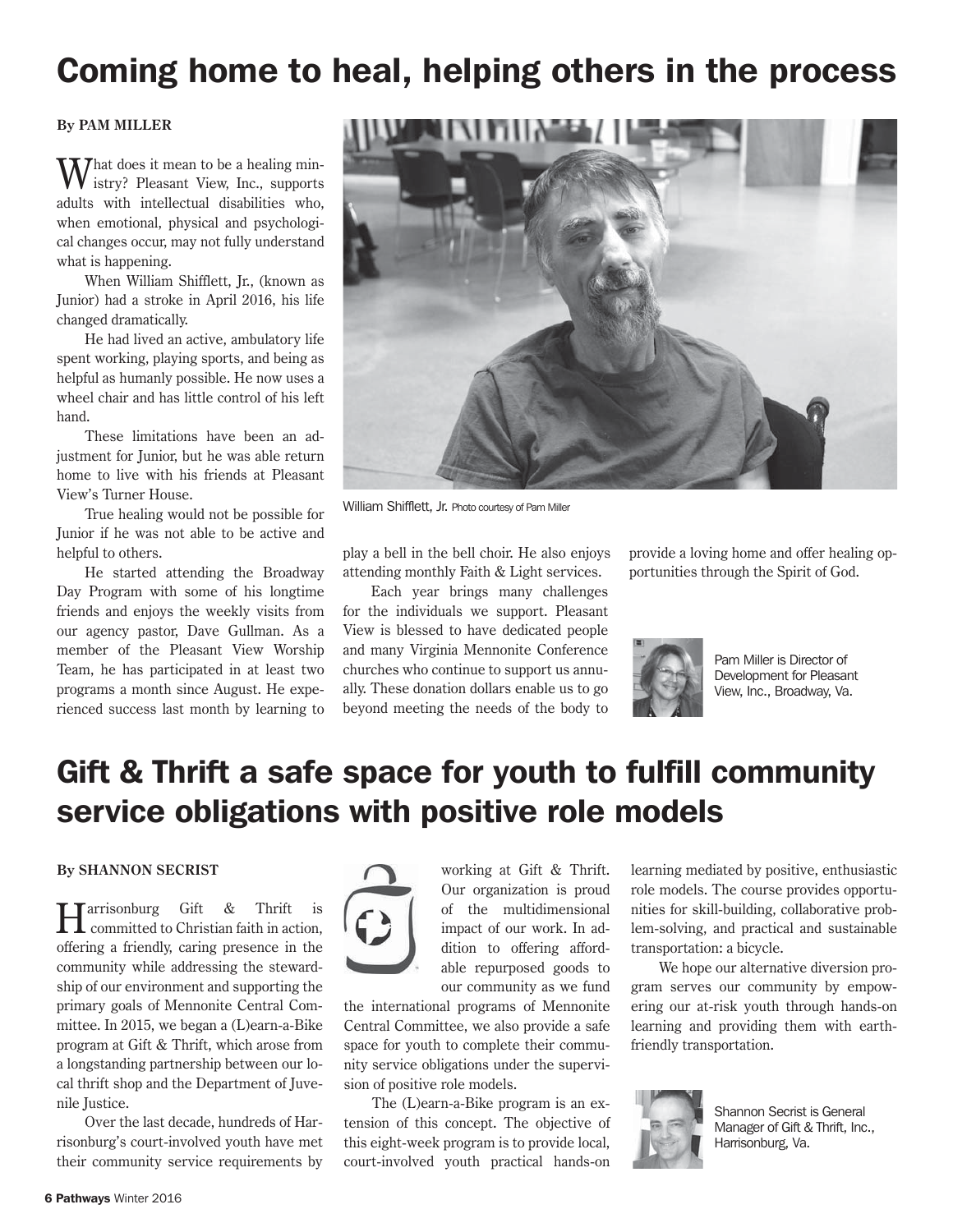# Clinical Pastoral Education a practice of reflection

#### **By LAURA LEHMAN**

Iinical Pastoral Education (CPE) at Eastern Mennonite Seminary involves ministry practice and reflection in places where people often experience crisis and trauma. CPE trains persons to enter spiritual care roles in a variety of ministry settings including chaplaincy and pastoral ministry.

CPE provides a disciplined practice of reflection for students as they experience ministry to those in deep need. This practice offers opportunities for students to reflect theologically as well as to draw from the behavioral sciences.

"CPE has been a transformative experience of learning and growth impacting every aspect of my life," said Penny Driediger, who divides her time between supervising the CPE program and working as a staff chaplain at Sentara RMH. "Intentional reflective practice on life and ministry has increased my self-awareness and ministry capacity. I am able to look at myself more honestly and accept responsibility for self as I seek to companion others toward healing and wholeness."

The CPE program at EMS is unique in its flexible internship opportunities. Through valued relationships with the local hospital, Sentara RMH, Virginia Mennonite Retirement Community and Bridgewater Retirement Community, for the last several



Penny Driediger, staff chaplain at Sentara RMH, has supervised the Clinical Pastoral Education program at Eastern Mennonite Seminary since 2010. She is certified as an associate supervisor by the Association of Clinical Pastoral Education. Photo: EMU

years the CPE program has expanded the range of placement opportunities. Some of these include The Village at Orchard Ridge, a Lutheran retirement community in Winchester, Va., MennoHaven in Chambersburg, Pa., as well as some local prisons. Pastors are also welcome to utilize up to half of their congregational ministry as part of their internship.

EMS offers CPE in multiple formats. Students can take a full-time summer

unit from late May to early August, or an extended unit, which is a part-time assignment across the two semesters of the school year. Since 1999, 290 people have been trained through the program.



Laura Lehman is Web Project Manager & Strategist of Eastern Mennonite University's Marketing & Communications Department.

### Relief Sale: A labor of love for 50 years

#### **By JIM BISHOP**

The Virginia Mennonite Relief Sale celebrated its 50th birthday this fall at the Rockingham County Fairgrounds with near record-setting fundraising of about \$338,300 for Mennonite Central Committee (MCC). Last year's effort raised \$264,021; the highest amount ever raised was \$372,901 in 2014.

"Once all expense reports are finalized, we expect to come close to breaking the record sales total," said Dave Rush of Harrisonburg, relief sale chair.

Funds included \$22,185 for My Coins Count (formerly known as Penny Power),

which will help support Rafael and Solange Tartari, Virginia Mennonite Missions workers in Lezhë, Albania; and an MCC project that assists uprooted people in Ethiopia, Honduras and other places.

The sale, held Sept. 30-Oct. 1, marked its 50th year with a commissioned auction piece and commemorative book.

**Relief Sale** continued on pg. 8

Karen Gonzol holds the commemorative 50th anniversary book she compiled, entitled *For the Least of These: 50 Years of the Virginia Mennonite Relief Sale: A Photographic History, 1967-2016.* Photo: Jim Bishop

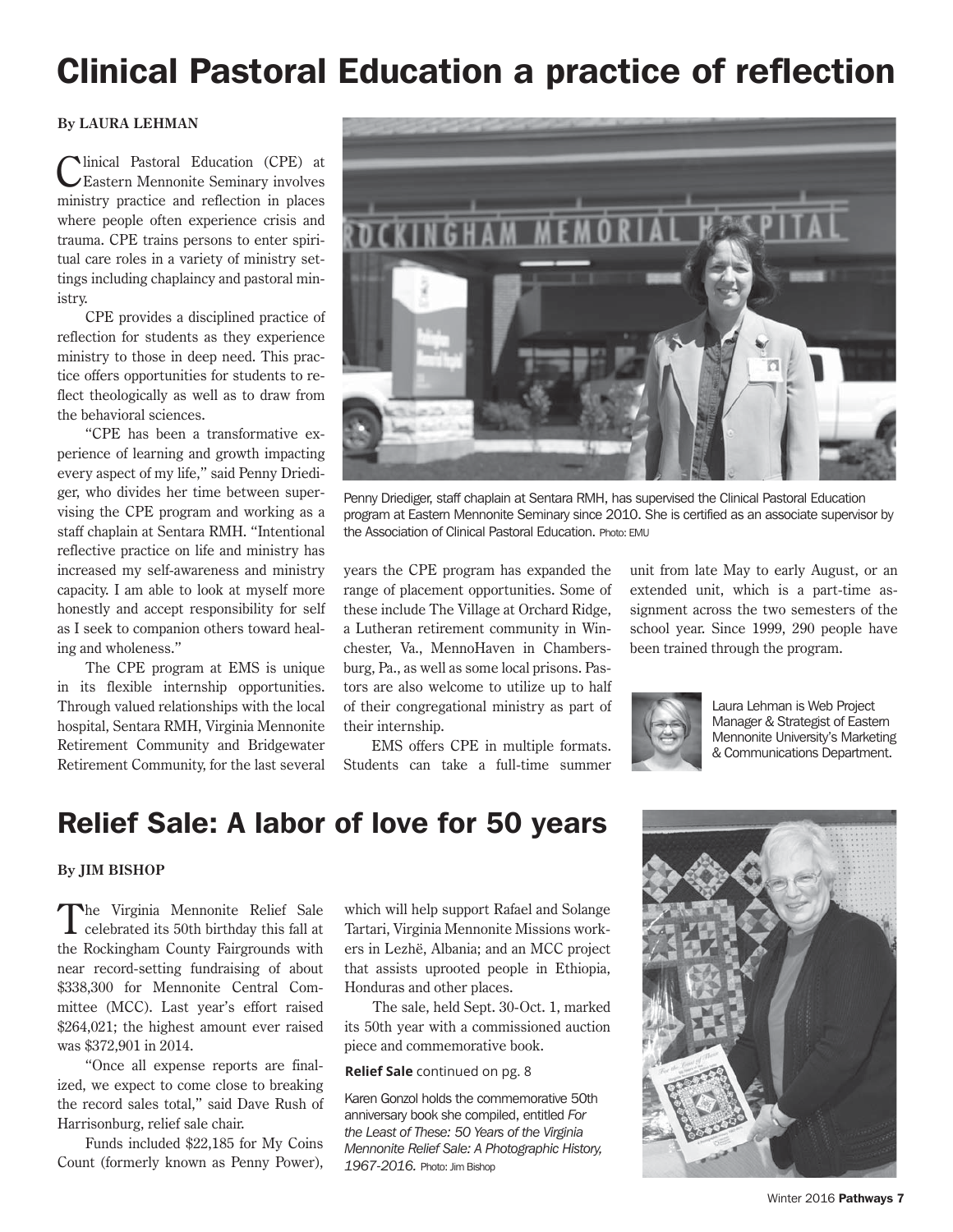

NewBridges hosted a quilting gathering this fall called "Hilos en Comun" (Common Threads).

## NewBridges walks with immigrants through uncertain times

#### **By ALICIA HORST**

Greetings from NewBridges Immigrant<br>
GResource Center! We are currently responding to the anxieties that some persons in our local immigrant communities are feeling as a result of the presidential election.

So much of the future is unknown, and I have gathered with groups to listen to stories of experiences in recent weeks. Our immigrant friends have expressed concern about their safety based on their appearance. Parents, professionals, friends, and church members are processing what it means to support healing and kindness in our current context.

In October, our board completed a strategic plan which incorporated church and community feedback. Our new mission statement is *Engaging Immigrants. Connecting Cultures. Building Community.* 

NewBridges began over 16 years ago because Mennonite churches wanted to support immigrants to the Shenandoah Valley. The kind of support we offered changed over the years.

For example, we used to offer English classes but are now able to instead connect people to wonderful agencies and schools that offer language classes at all levels of skill.

A few years ago we heard about the need for basic immigration legal counsel. This led us to pursue the necessary training and accreditation steps so that I can practice immigration law. Thank you for praying and supporting this journey of kindness, healing, and bearing witness to God's love among us. May the peace of Christ be with you!



Alicia Horst is Executive Director of NewBridges Immigrant Resource Center, Harrisonburg, Va.

#### **Relief Sale** continued from pg. 7

The commissioned piece, a handcrafted wall hanging, was auctioned for \$5,100. Carolyn S. Bontrager of Harrisonburg pieced the wall hanging, and Charlotte O. Swope of Linville did the quilting.

Bontrager and Swope collaborated nearly two years on the project, which used 50 cotton fabrics reminiscent of the Civil War period and 325 yards of thread to construct the 40 six-inch blocks that comprise the piece.

For about 20 years, Kathy N. Zendt of Staunton has worked with other volunteers in handling the quilts, comforters and wall hangings. Her husband, Glenn, works with the donated woodworking items.

"It's simply beautiful to see people from so many different Valley area churches taking hold of their responsibilities to make the relief sale happen," Kathy Zendt said.

The celebration also saw the release of *For the Least of These: 50 Years of the Virginia Mennonite Relief Sale: A Photographic History, 1967-2016.* The 81-page softcover book features some 350 pictures chronicling the sale's beginnings and rapid growth, along with stories, sale milestones, major volunteers, statistics and other historical data.

Karen Gonzol, of Martinsburg, W.Va., compiled the book by combing the archives at Eastern Mennonite University and connecting with people who knew others with information, stories and photos. (The book is available for \$15 at Gift & Thrift, Harrisonburg, Va., or by emailing info@vareliefsale.com).

There's something distinctive about the Virginia Mennonite Relief Sale. Or maybe it's actually a lot like the dozens of other Mennonite relief sales across North America — but made unique by the people who love it as their own.

"I don't know of any other organization that involves such a diverse group of people in a cause beyond themselves. [The fact] that the Virginia relief sale has this kind of momentum after fifty years speaks volumes," said Phil Helmuth, auction cochair.



Jim Bishop is a freelance writer and columnist. He resides in Harrisonburg, Va.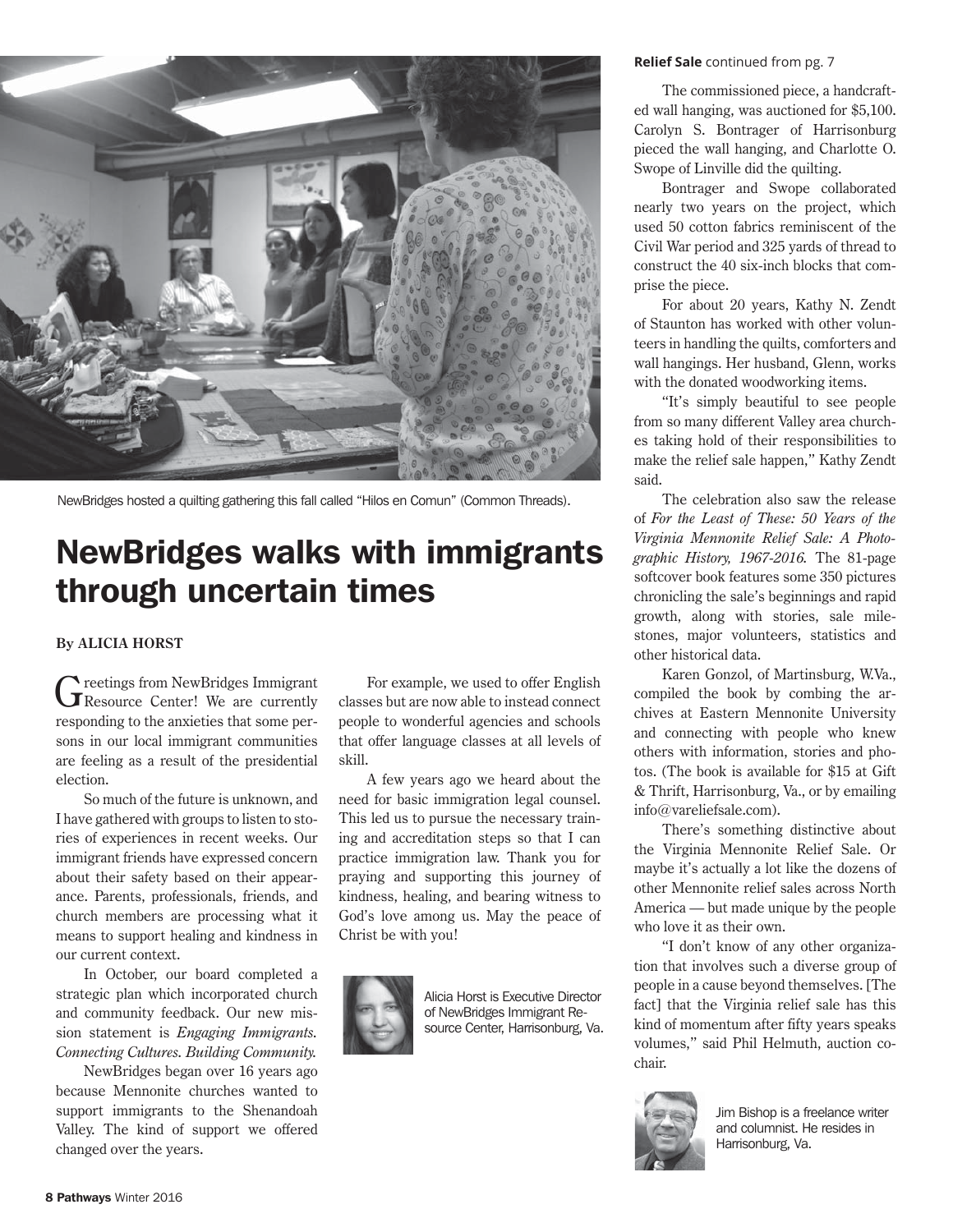# Stories of healing, with practicioners in our midst

#### **By SKIP TOBIN**

**Then Willard Swartley stepped up to** the podium and began telling his own fresh, personal healing journey and speaking his praise to God through a hymn that was obviously dear to him, I, too, wanted to open myself to God and hear what God might be saying to me through him.

As the resource person who grounded November's Credentialed Leaders Consultation on Healing Ministries so well, Swartley's motivation shone brightly, helping to orient us towards our collective "true north."

His prayer, flowing through Psalm 30:12—"[S]o that my soul may praise you, and not be silent"—became our prayer too. Along with the many people who expressed affirmation, I certainly was not disappointed. I want to echo my gratitude for this excellent event.

It was not only the grounding nature of Willard's presentation that gave me hope and direction; I was also deeply encouraged to witness a room full of interested and engaged ministers.

The varied approaches bravely shared by multiple VMC practitioners helped me



Willard Swartley gives a presentation based on his book *Health, Healing and the Church's Mission*. Photo: Mennonite Healthcare Fellowship



see that the healing ministry of the church is already active among us.

Pastors Carlos and Wendy Malvaez, from Manantial de Vida, Harrisonburg District minister Roy Hange, and TCK district minister Chuck Hostetter and his wife, Joyce, all shared from a common thread that Jesus is still present, healing people's bodies and souls.

As Willard said, "The church's mission includes embodying the divine healing

presence and embrace that prays, helps and encourages in such situations.'

As we get out in mission and engage with others, we are increasingly faced with the brokenness of our world. Our hearts cry out to God for more of Jesus' healing power to be released.

We too

want to see ourselves and others healed from sicknesses and delivered from evil powers. And we want more of God's kingdom to come, more of his will done, right here on earth as it is in heaven.



Wendy and Juan Carlos Malvaez, pastors of the Manatial de Vida (Fountain of Life) congregation in Harrisonburg, Va., presented stories from congregational life of how people are being healed and restored. Photo: Matthew Bucher



The gospel of Luke has Jesus "rejoicing in the Spirit" upon the return of the seventy disciples. He had sent them out to every place he intended to go. He was joyful because God's revelation was hidden from the wise and yet given to mere infants.

I believe that

Jesus continues to rejoice in our going out, even if we are only infants in our experience and understanding.

You, like me, may ask, "What's next? How can we learn more? Where can we learn to practice the healing ministries of the church? Will the Lord help us in our interest and desires?"

If you were not a part of the consultation, the good news is that Willard's book *Health, Healing and Church's Mission*,

> which served as the backbone of his input, is readily available. We also have a number of practitioners in our midst who can serve as models.

May now be the time for us to dig in, to continue to study and, most importantly, practice the healing ministries of the church.

Skip Tobin is Director of USA Ministries for Virginia Mennonite Missions, a partner of Virginia Mennonite Conference.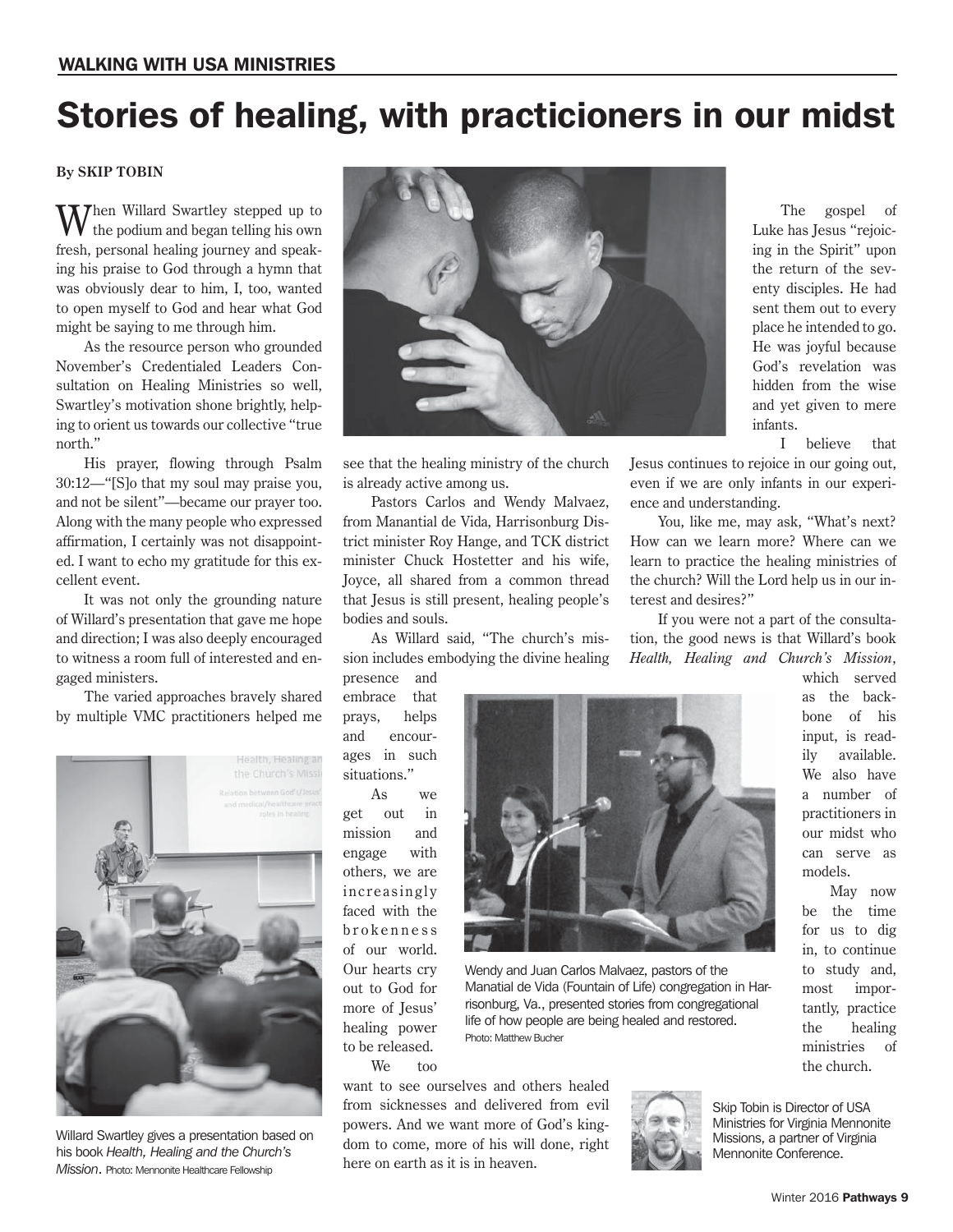### Why write a new history book about Virginia Mennonite Conference?

#### **By ELWOOD YODER**

Then I saw the first pair of shoes that my wife bought for our six-month-old grandson, Daniel Billings, it clicked for me that children like him are an important reason we're writing a new history book about Virginia Mennonite Conference.

The History Book Committee has chosen Psalm 102:18 for our theme verse: *"Let this be written for a future generation, that a people not yet created may praise the Lord."* The committee is committed to a ten-year project to write a new book because we believe that writing about God's actions is important for future generations to learn about history and faith in our past.

I want my grandson, whose parents take him to Lindale Mennonite Church, to be able to read the history book someday.



First pair of shoes for Daniel Billings, grandson of Elwood and Joy Yoder. Courtesy of Elwood Yoder

ence, but others have adopted this network of congregations more recently as their spiritual home. All of this to say that many do not know the story of Virginia Conference very well and it is important to write such a history book.

Third, the unique and distinctive history of Virginia Mennonite Conference is



History Book Committee: From left, Harold Huber, Jim Hershberger, Eunice Showalter, Steven Nolt, Timothy Jost, and Elwood Yoder, November 5, 2016. Photo courtesy of Elwood Yoder

The second reason to write a new history book is because the complexity and makeup of Virginia Conference has changed in recent decades.

Some congregations use Spanish in services, we have traditional and contemporary styles of worship, and the younger generation is rethinking and reshaping the church in creative new ways. Some have deep generational roots in Virginia Confera remarkable story to tell, not only for our own churches, but for a wider audience.

Virginia Conference emerged in a southern geographic and cultural context. Our people experienced the American Civil War firsthand. We had to deal with issues of slavery and race. Mission and educational institutions formed and grew in our midst. Now we are experiencing an in-migration of people from many different places.

N e v e r before has the Virginia Mennonite Conference story been told to a national audience. We want the book to be readable and valuable for folks in our pews, and we also want to get it into churches, libraries.



Funds for the history book project as of November 2016.

and archives across the USA and beyond.

Finally, Harry Brunk's history books end in 1960. His second volume is out of print, and used copies are difficult to find and very expensive. The Virginia Conference has had many developments since 1960, and we believe that now is the time to share a history of our newer stories.

Our History Book Committee recently met over a long session with Dr. Steven Nolt, the writer of the book. He will begin research in the fall of 2017, and we expect the book will be finished in 2020 or 2021. The cost will be approximately \$50,000, which is less than what the committee first anticipated. Nolt's new position at Elizabethtown College gives him great research assistance, and so his original projections have been reduced. We are grateful for over \$34,000 already raised from congregations and individuals. If you would like to help fund this book, please make a contribution to Virginia Mennonite Conference, designated for the History Book Project. Thank you for your support.



Elwood Yoder teaches Bible and Social Studies at Eastern Mennonite School, Harrisonburg, Va.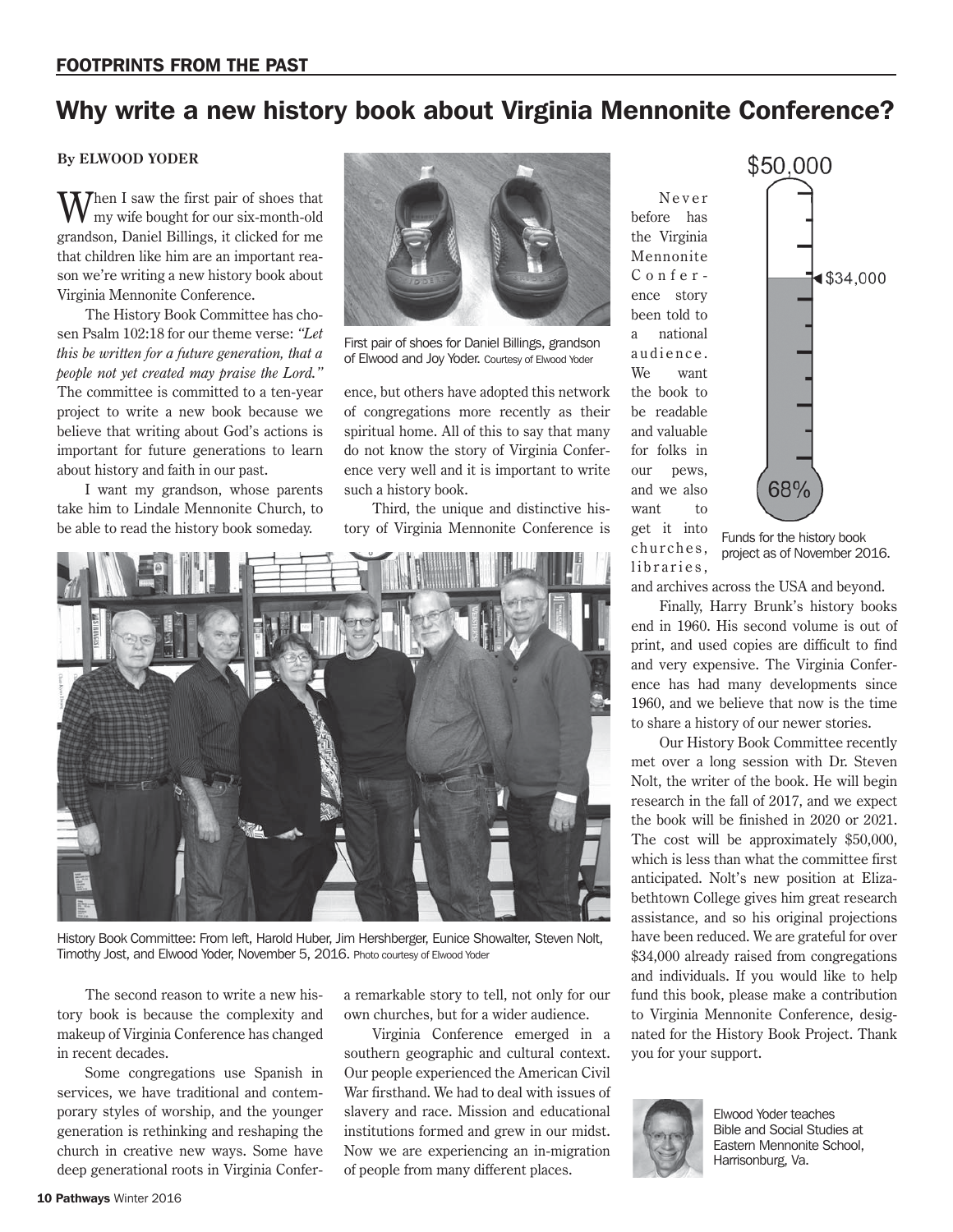# Anointing with oil

#### Spiritual healing of the soul is an essential ministry of the church that needs more prominence

#### **By CLYDE G. KRATZ**



The healing<br>ministry of the church may well be one of the church's dormant ministries. There may be a tendency to avoid this kind of ministry altogether.

We have become so accustomed to medical professionals providing us with medical information, diagnoses, and chemical remedies that are covered by our co-pay and insurance coverages. Our personal and medical challenges are kept strangely quiet.

At times, a pastor discovers one of their members is in the hospital almost by accident. The member apologizes to the pastor for needing the pastor's time, not for failing to inform the pastor of the pending hospitalization. Medical interventions and solutions are very important to our health, but so is the role of a pastor and the congregation to provide healing and hope.

There is also the fear that healing ministries may become sensationalized. It could become a sort of marketing strategy for the church, to be known as the place where public healings occur. The pastor produces the mystery of healing on cue, as if the grand performance is a drama reenacted weekly almost as a spectator sporting activity. People come from around the countryside and cities to be healed, only to experience a false hope and unfulfilled promises.

Recently, I attended a worship service in a Virginia Mennonite Conference congregation where the pastor invited worshippers to experience freedom from bondage. Worshippers came forward weeping as they

knelt to pray and experience the presence of God in worship—cared for by the elders of the congregation.

I have experienced services where a pastor invited worshippers to come forward for anointing with oil, for healing that may include identified sin, unnamed struggle, or a desire to surrender to God's will in a personal challenge.

I know that after congregational conflicts involving long periods of duress for congregational life, there is often a call for a healing service to move beyond the pain of the conflict and discover inner healing.

Spiritual healing of the soul is an essential ministry of the church that needs more prominence in the vast range of activities sponsored by the local congregation.

Jesus healed people. I can't explain the how of what Jesus did that led to such miraculous changes of health and well-being. James wrote to encourage his readers to utilize this ministry of the church. As an active sign of God's presence in a person's life, James calls for church elders to be present and for anointing with oil when sickness occurs.

 *Is anyone among you sick? Let them call the elders of the church to pray over them and anoint them with oil in the name of the Lord.* 

James 5:15 - New International Version

Because we value our privacy, many of us are reluctant to call the pastor and elders when we are sick. But by failing to call the pastor, we miss an opportunity to experience the deepening presence of God at vulnerable times in our life. We also miss out on effective pastoral care that many of our pastors willingly provide.

The healing ministry of the church is not about reproducing the miracle. It is about caring and experiencing the presence of God in a new way.

It is soul ministry that can occur through the pastor and the local congregation. It is not our responsibility to interpret how people experience this healing ministry. It is only our duty to offer the opportunity for people to experience it.

I am grateful for the transformation that occurs when persons experience healing through anointing with oil. May there be many joy-filled experiences of pastors giving witness to the mystery of God's presence.

Clyde G. Kratz is Executive Conference Minister of Virginia Mennonite Conference.